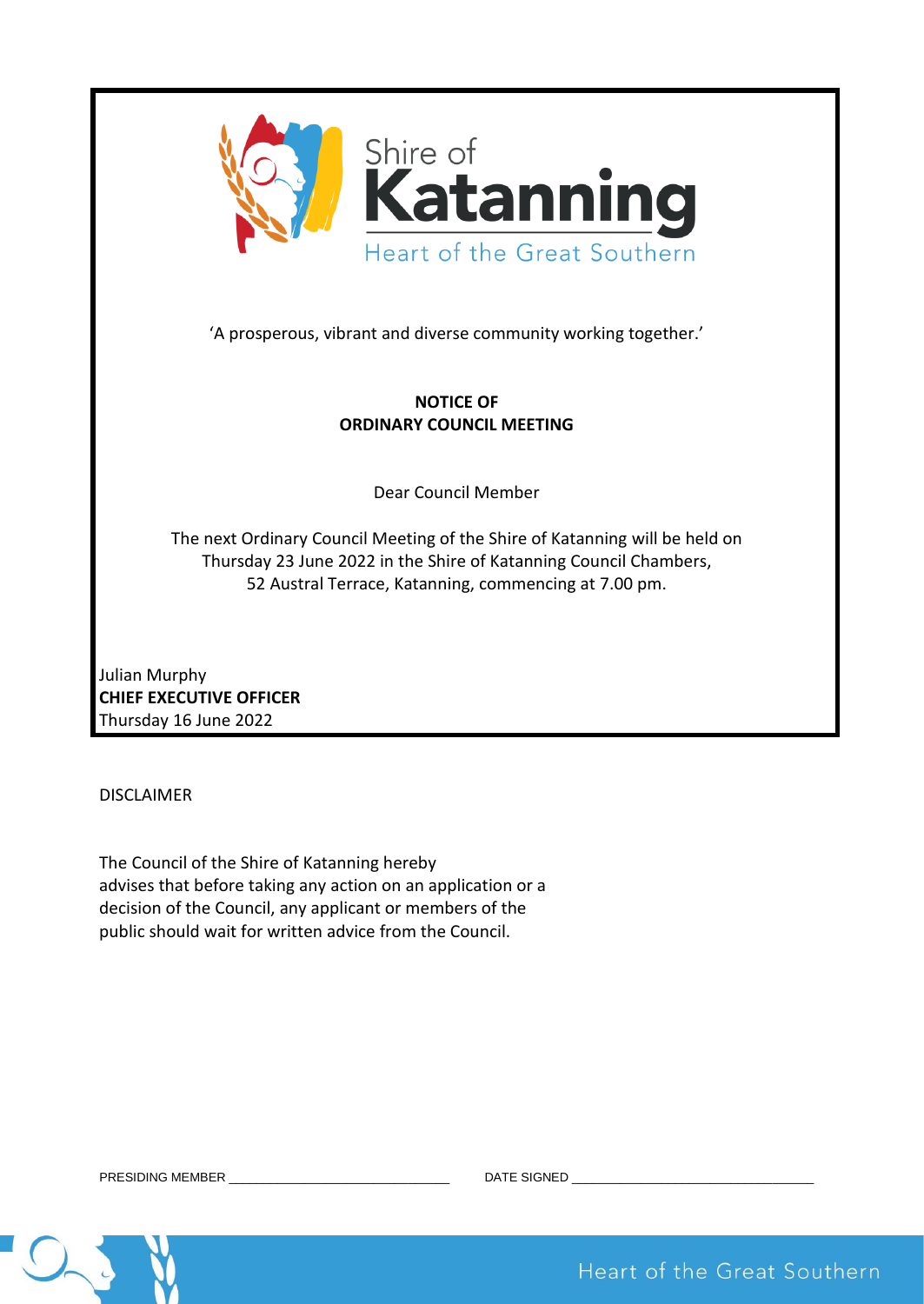# **Table of Contents**

| Item No.       | Item Heading                                                          | Page           |
|----------------|-----------------------------------------------------------------------|----------------|
|                |                                                                       | No.            |
| 1              | <b>Declaration of Opening/Announcement of Visitors</b>                | 3              |
| $\overline{2}$ | <b>Record of Attendance</b>                                           | 3              |
| 3              | <b>Announcements by Presiding Member Without Discussion</b>           | $\overline{4}$ |
| 4              | Response to Previous Public Questions Taken on Notice                 | $\overline{4}$ |
| 5              | <b>Disclosure of Financial/Impartiality Interest</b>                  | 4              |
| 6              | <b>Public Question/Statement Time</b>                                 | 4              |
| 7              | <b>Applications for Leave of Absence</b>                              | 4              |
| 8              | <b>Petitions/Deputations/Presentations</b>                            | $\overline{4}$ |
| 9              | <b>Confirmation of Minutes of Previous Meetings</b>                   | 4              |
| 9.1            | Ordinary Council Meeting - Thursday 26 May 2022                       | $\overline{4}$ |
| 10             | <b>Reports of Committees and Officers</b>                             | 4              |
| 10.1           | <b>Executive Manager Infrastructure and Assets</b>                    | 5              |
| 10.2           | <b>Executive Manager Corporate and Community</b>                      | 6              |
| 10.2.1         | Schedule of Accounts - May 2022                                       | 6              |
| 10.2.2         | Monthly Financial Report - May 2022                                   | 8              |
| 10.3           | <b>Chief Executive Officer's Reports</b>                              | 10             |
| 10.3.1         | Endorsement of Fire Management Requirement Brochure 2022/23           | 10             |
| 11             | <b>Elected Members Motion of Which Previous Notice Has Been Given</b> | 12             |
| 12             | <b>New Business of an Urgent Nature</b>                               | 12             |
| 13             | <b>Confidential Item</b>                                              | 13             |
| 13.1           | Kerbside Waste and Recycling Collection Contract - Exercise of Option | 13             |
| 14             | <b>Closure of Meeting</b>                                             | 13             |

# PLEASE NOTE:

Council Meetings are recorded for accuracy of minute taking.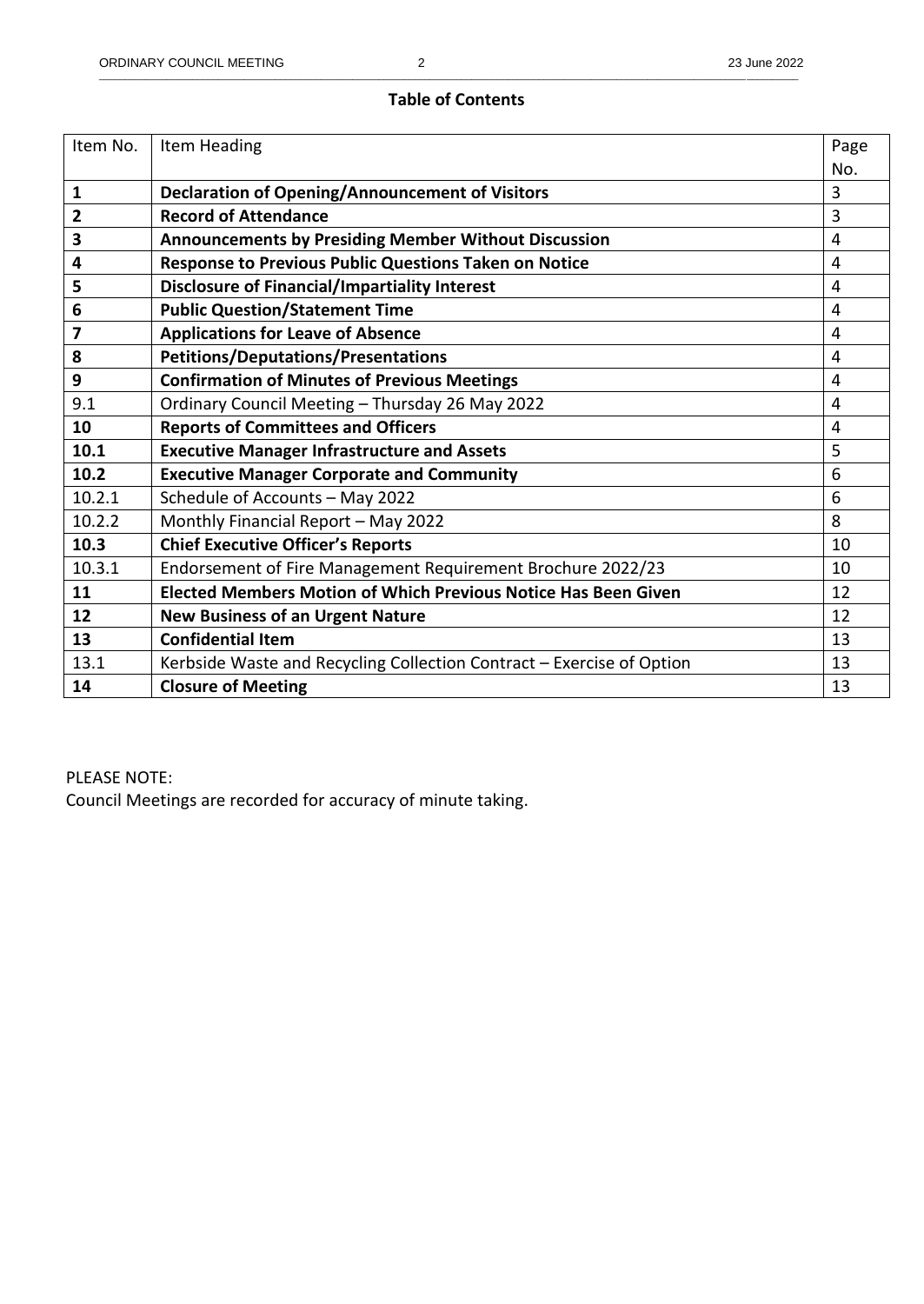# **1. DECLARATION OF OPENING/ ANNOUNCEMENT OF VISITORS**

The Presiding Member declared the meeting open at \_\_\_\_ pm.

| 2.<br><b>RECORD OF ATTENDANCE</b> |                                                                                                                                                                                                        |  |
|-----------------------------------|--------------------------------------------------------------------------------------------------------------------------------------------------------------------------------------------------------|--|
| <b>PRESENT</b>                    |                                                                                                                                                                                                        |  |
| <b>Presiding Member:</b>          | Cr Liz Guidera - President                                                                                                                                                                             |  |
| Members:                          | Cr John Goodheart - Deputy President<br>Cr Kristy D'Aprile<br>Cr Matt Collis<br>Cr Michelle Salter<br>Cr Serena Sandwell                                                                               |  |
| <b>Council Officers:</b>          | Julian Murphy, Chief Executive Officer<br>Denise Gobbart, Executive Manager Corporate & Community<br>Sam Bryce, Executive Manager Infrastructure & Assets<br>Taryn Human, Executive Governance Officer |  |
| Gallery:                          |                                                                                                                                                                                                        |  |
| Media:                            |                                                                                                                                                                                                        |  |
| Apologies:                        |                                                                                                                                                                                                        |  |
| Leave of Absence:                 | Cr Adrian Edwards                                                                                                                                                                                      |  |

\_\_\_\_\_\_\_\_\_\_\_\_\_\_\_\_\_\_\_\_\_\_\_\_\_\_\_\_\_\_\_\_\_\_\_\_\_\_\_\_\_\_\_\_\_\_\_\_\_\_\_\_\_\_\_\_\_\_\_\_\_\_\_\_\_\_\_\_\_\_\_\_\_\_\_\_\_\_\_\_\_\_\_\_\_\_\_\_\_\_\_\_\_\_\_\_\_\_\_\_\_\_\_\_\_\_\_\_\_\_\_\_\_\_\_\_\_\_\_\_\_\_\_\_\_\_\_\_\_\_\_\_\_\_\_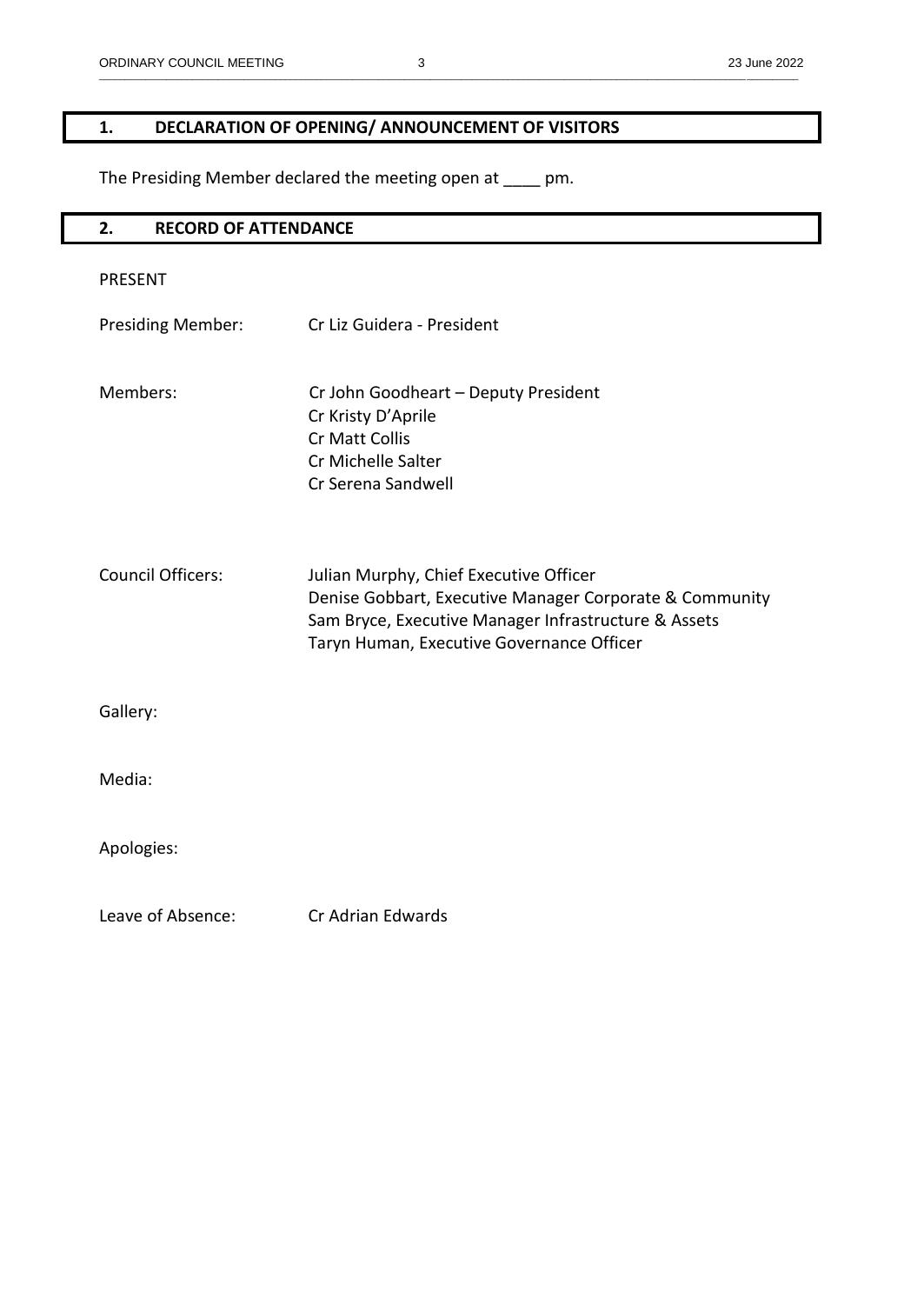## **3. ANNOUNCEMENTS BY PRESIDING MEMBER WITHOUT DISCUSSION**

# **4. RESPONSE TO PUBLIC QUESTIONS TAKEN ON NOTICE**

- **5. DISCLOSURE OF FINANCIAL/IMPARTIALITY INTERESTS**
- **6. PUBLIC QUESTION/STATEMENT TIME**
- **7. APPLICATIONS FOR LEAVE OF ABSENCE**
- **8. PETITIONS/DEPUTATIONS/PRESENTATIONS**
- **9. CONFIRMATION OF MINUTES OF PREVIOUS MEETING**
- **9.1 Ordinary Council Meeting – Thursday 26 May 2022** (SEE ATTACHED MINUTES)

**Voting Requirement:** Simple Majority

**OC/22 That the minutes of the Ordinary Council Meeting held on Thursday 26 May 2022 confirmed as a true record of proceedings.**

CARRIED/LOST:

**10. REPORTS OF COMMITTEES AND OFFICERS**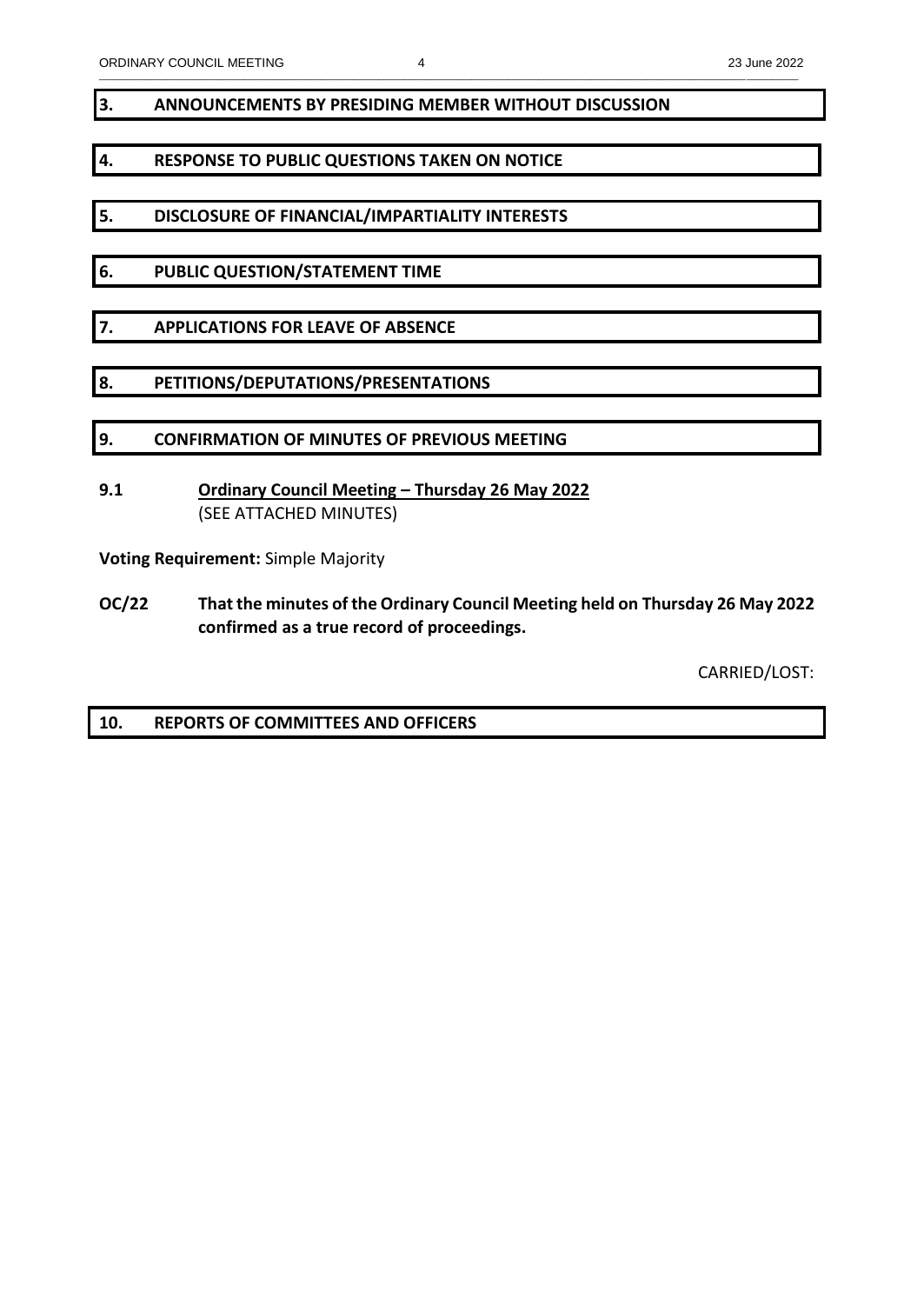\_\_\_\_\_\_\_\_\_\_\_\_\_\_\_\_\_\_\_\_\_\_\_\_\_\_\_\_\_\_\_\_\_\_\_\_\_\_\_\_\_\_\_\_\_\_\_\_\_\_\_\_\_\_\_\_\_\_\_\_\_\_\_\_\_\_\_\_\_\_\_\_\_\_\_\_\_\_\_\_\_\_\_\_\_\_\_\_\_\_\_\_\_\_\_\_\_\_\_\_\_\_\_\_\_\_\_\_\_\_\_\_\_\_\_\_\_\_\_\_\_\_\_\_\_\_\_\_\_\_\_\_\_\_\_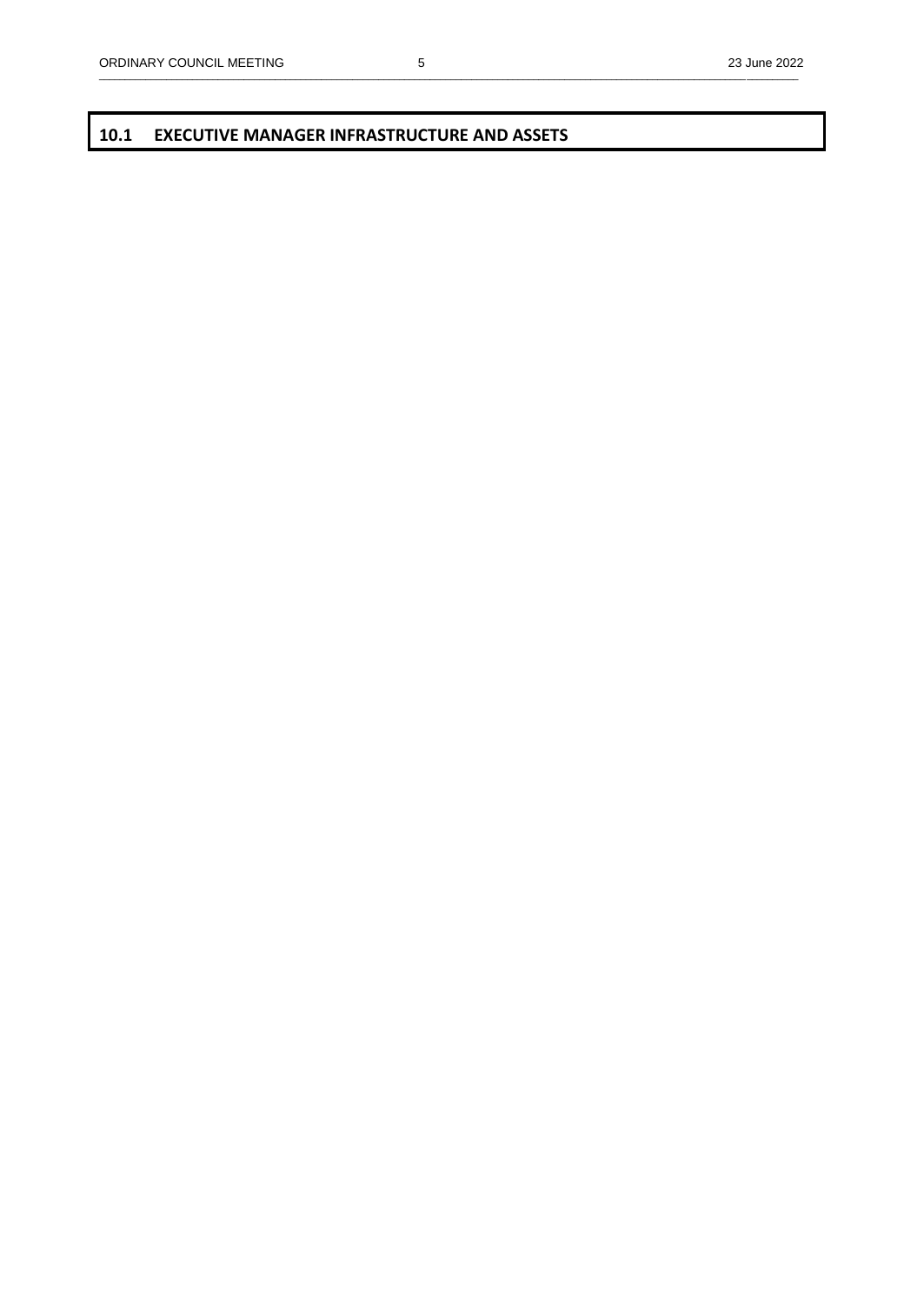## **10.2 EXECUTIVE MANAGER CORPORATE AND COMMUNITY**

| 10.2.1 | <b>Schedule of Accounts</b> |  |  |
|--------|-----------------------------|--|--|
|        | (ATTACHMENTS)               |  |  |

| File Ref:                      | FM.FL4                         |
|--------------------------------|--------------------------------|
| <b>Reporting Officer:</b>      | Shenae Watts, Creditor Officer |
| Date Report Prepared:          | 1 June 2022                    |
| <b>Disclosure of Interest:</b> | No Interest to disclose        |

#### **Issue:**

To receive the Schedule of Accounts Paid for the period ending 31 May 2022.

## **Body/Background:**

This information is provided to Council on a monthly basis in accordance with provisions of the Local Government Act 1995 and Local Government (Financial Management) Regulations 1996. A Local Government is to develop procedures for the authorisation of, and payment of, accounts to ensure that there is effective security for, which money or other benefits may be obtained.

| <b>Month</b>     | <b>Cheques</b><br>2021/22 | <b>EFT</b><br><b>Payments</b><br>2021/22 | <b>Direct</b><br><b>Debits</b><br>2021/22 | <b>Credit</b><br>Card<br>2021/22 | <b>Payroll</b><br>2021/22 | <b>Trust</b><br>2021/22 | <b>Total</b><br><b>Payments</b><br>2021/22 |
|------------------|---------------------------|------------------------------------------|-------------------------------------------|----------------------------------|---------------------------|-------------------------|--------------------------------------------|
| July             | 559.90                    | 1,239,701.92                             | 39,737.04                                 | 5,458.49                         | 234,583.47                | 0.00                    | 1,520,040.82                               |
| <b>August</b>    | 2,173                     | 648,801.21                               | 34,876.21                                 | 4,237                            | 240,430.70                | 0.00                    | 930,518.12                                 |
| <b>September</b> | 17,051.30                 | 1,267,827.19                             | 56,741.47                                 | 4,564.28                         | 351,445.88                | 0.00                    | 1,697,630.12                               |
| <b>October</b>   | 1,089.80                  | 801,203.05                               | 42,674.11                                 | 2,515.16                         | 247,451.36                | 0.00                    | 1,094,933.48                               |
| <b>November</b>  | 570.10                    | 501,263.03                               | 245,004.62                                | 2,809.49                         | 241,336.44                | 0.00                    | 990,983.68                                 |
| <b>December</b>  | 1,261.55                  | 993,082.18                               | 37,012.47                                 | 5,026.75                         | 252,165.66                | 0.00                    | 1,288,548.61                               |
| <b>January</b>   | 234.00                    | 393,674.49                               | 36,350.37                                 | 3,667.86                         | 221,208.16                | 0.00                    | 655,134.88                                 |
| <b>February</b>  | 1,300.15                  | 979,987.84                               | 32,394.58                                 | 4,035.21                         | 224,458.67                | 0.00                    | 1,242,176.45                               |
| <b>March</b>     | 883.95                    | 1,070,050.03                             | 51,239.07                                 | 2,116.15                         | 369,915.38                | 38,000                  | 1,532,204.58                               |
| <b>April</b>     | 1,037.75                  | 608,707.09                               | 36,739.54                                 | 3,061.96                         | 234,172.90                | 0.00                    | 883,719.24                                 |
| <b>May</b>       | 542.00                    | 679,748.35                               | 45,671.46                                 | 3,289.25                         | 232,011.14                | 0.00                    | 961,262.20                                 |
| <b>June</b>      |                           |                                          |                                           |                                  |                           |                         |                                            |
| <b>Total</b>     | 26,703.50                 | 9,184,046.38                             | 658,440.94                                | 40,781.60                        | 2,849,179.76              | 38,000                  | 12,797,152.18                              |

### Below is a summary of the payments made for the financial year:

#### **Officer's Comment:**

The schedule of accounts for the month of May 2022 are attached.

The Finance Forum held on 9 June 2022 gave attending Councillors an opportunity to ask questions regarding the presented accounts paid.

## **Statutory Environment:**

Local Government Act 1995. 6.8. Expenditure from municipal fund not included in annual budget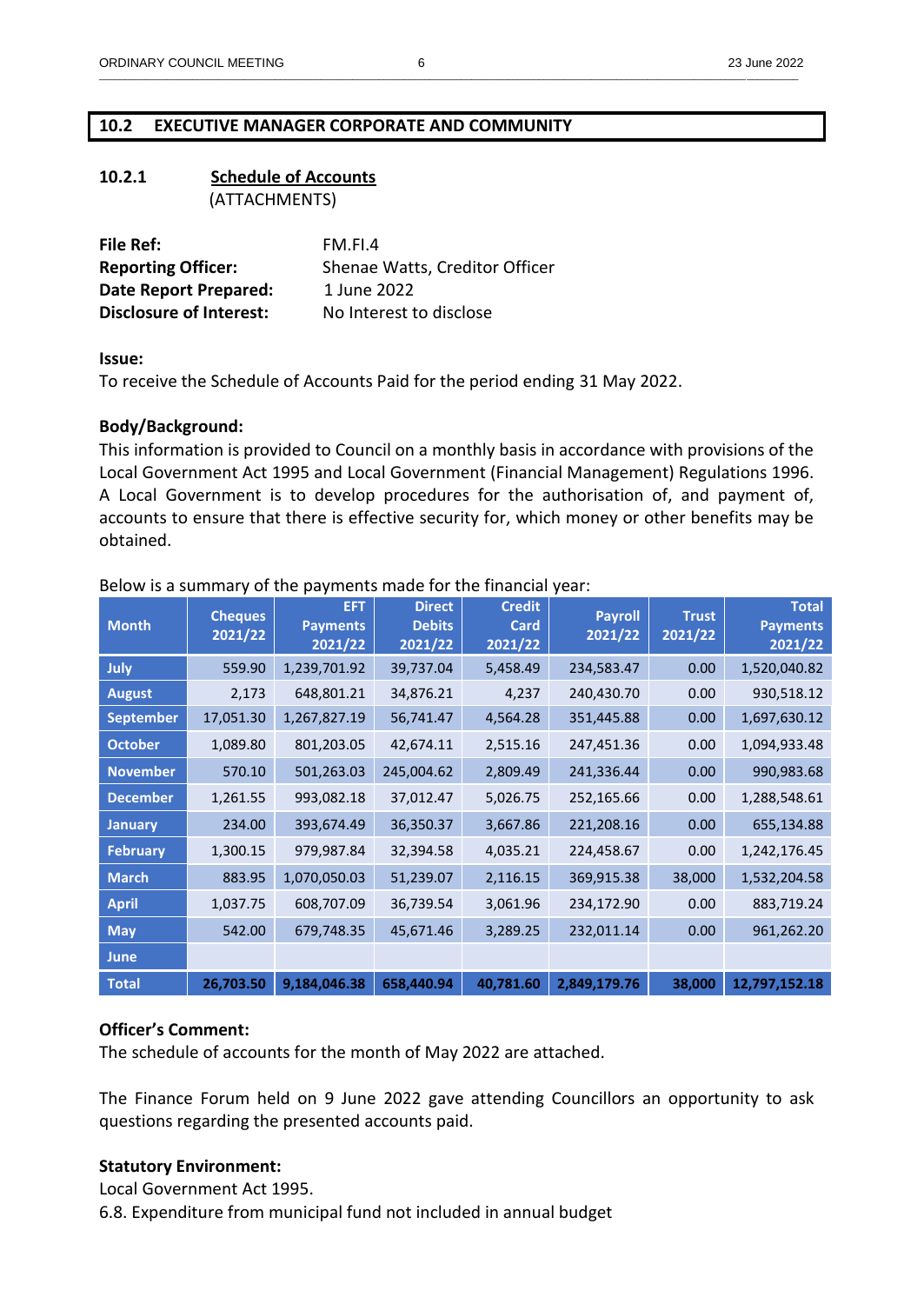- (1) A local government is not to incur expenditure from its municipal fund for an additional purpose except where the expenditure —
	- (a) is incurred in a financial year before the adoption of the annual budget by the local government; or
	- (b) is authorised in advance by resolution\*; or
	- (c) is authorised in advance by the mayor or president in an emergency.

\* Absolute majority required.

# **Policy Implications:**

There are no direct policy implications in relation to this item.

# **Financial Implications:**

Expenditure in accordance with s6.8 (1) (a) of the Local Government Act 1995.

# **Risk Implications:**

This item has been evaluated against the Shire of Katanning's Risk Assessment and Acceptance Criteria. The perceived level of risk is considered to be "Low" risk and can be managed by routine procedures and with current resources.

# **Strategic Implications:**

Shire of Katanning Strategic Community Plan 2022 – 2032

**Focus Area** Leadership

**Aspiration** Katanning is an inclusive and respectful community.

**Objective** To ensure that Shire resources are utilised in a manner that represents the best interest of the whole community.

**Voting Requirement:** Simple Majority

**Officer's Recommendation/Council Motion:**

**OC/22 That Council endorses the Schedule of Accounts as presented, being cheques 42410 - 42412 totalling \$542.00, EFT payments 34036 – 34182 totalling \$679,748.35, payroll payments totalling \$232,011.14, direct payments totalling \$45,671.46 and credit card payments totalling \$3,289.25 authorised and paid in May 2022.**

CARRIED/LOST: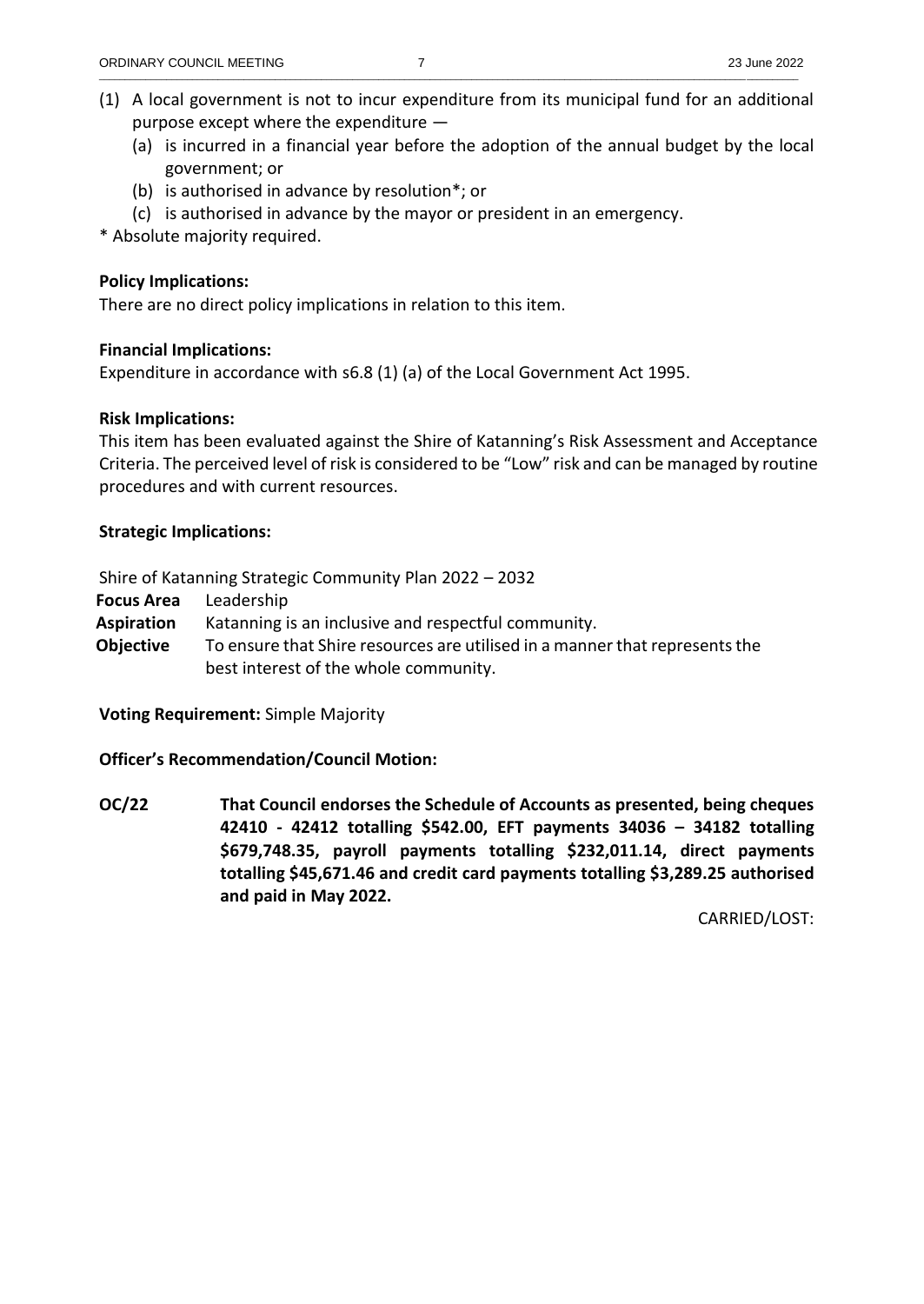## **10.2.2 Monthly Financial Report** (ATTACHMENTS)

| File Ref:                      | FM.FI.4                                                 |
|--------------------------------|---------------------------------------------------------|
| <b>Reporting Officer:</b>      | Denise Gobbart, Executive Manager Corporate & Community |
| <b>Report Prepared:</b>        | 15 June 2022                                            |
| <b>Disclosure of Interest:</b> | No Interest to disclose                                 |

\_\_\_\_\_\_\_\_\_\_\_\_\_\_\_\_\_\_\_\_\_\_\_\_\_\_\_\_\_\_\_\_\_\_\_\_\_\_\_\_\_\_\_\_\_\_\_\_\_\_\_\_\_\_\_\_\_\_\_\_\_\_\_\_\_\_\_\_\_\_\_\_\_\_\_\_\_\_\_\_\_\_\_\_\_\_\_\_\_\_\_\_\_\_\_\_\_\_\_\_\_\_\_\_\_\_\_\_\_\_\_\_\_\_\_\_\_\_\_\_\_\_\_\_\_\_\_\_\_\_\_\_\_\_\_

## **Body/Background:**

This item presents the Monthly Financial Report, which contains the 'Statement of Financial Activity' for the period ending 31 May 2022.

Section 6.4 of the Local Government Act 1995 requires a local government to prepare financial reports.

Regulation 34 of the Local Government (Financial Management) Regulations 1996 sets out the form and content of the financial reports, which have been prepared and are presented to Council.

Council adopted (in conjunction with the Annual Budget) a material reporting variance threshold of 10% with a minimum value of \$10,000. Material variances between budgeted and actual expenditure are reported at Note 17 of the Monthly Financial Report.

### **Officer's Comment:**

A variance report is included with the monthly financial statement's attachment.

The budget was adopted 31 August 2021 and this report reflects the adopted budget. It is noted that monthly depreciation is not run until after the prior year audit has been signed off.

The Finance Forum held on 9 June 2022 gave attending Councillors an opportunity to ask questions regarding the presented financial statements.

#### **Statutory Environment:**

Local Government Act 1995

Section 6.4 Financial Report

(1) A local government is to prepare an annual financial report for the preceding financial year and such other financial reports as are prescribed.

Local Government (Financial Management) Regulations 1996. Regulation 34 Financial activity statement required each month (Act s.6.4)

#### **Policy Implications:**

The Shire has several financial management policies. The finances have been managed in accordance with these policies.

## **Financial Implications:**

There are no financial implications for this report.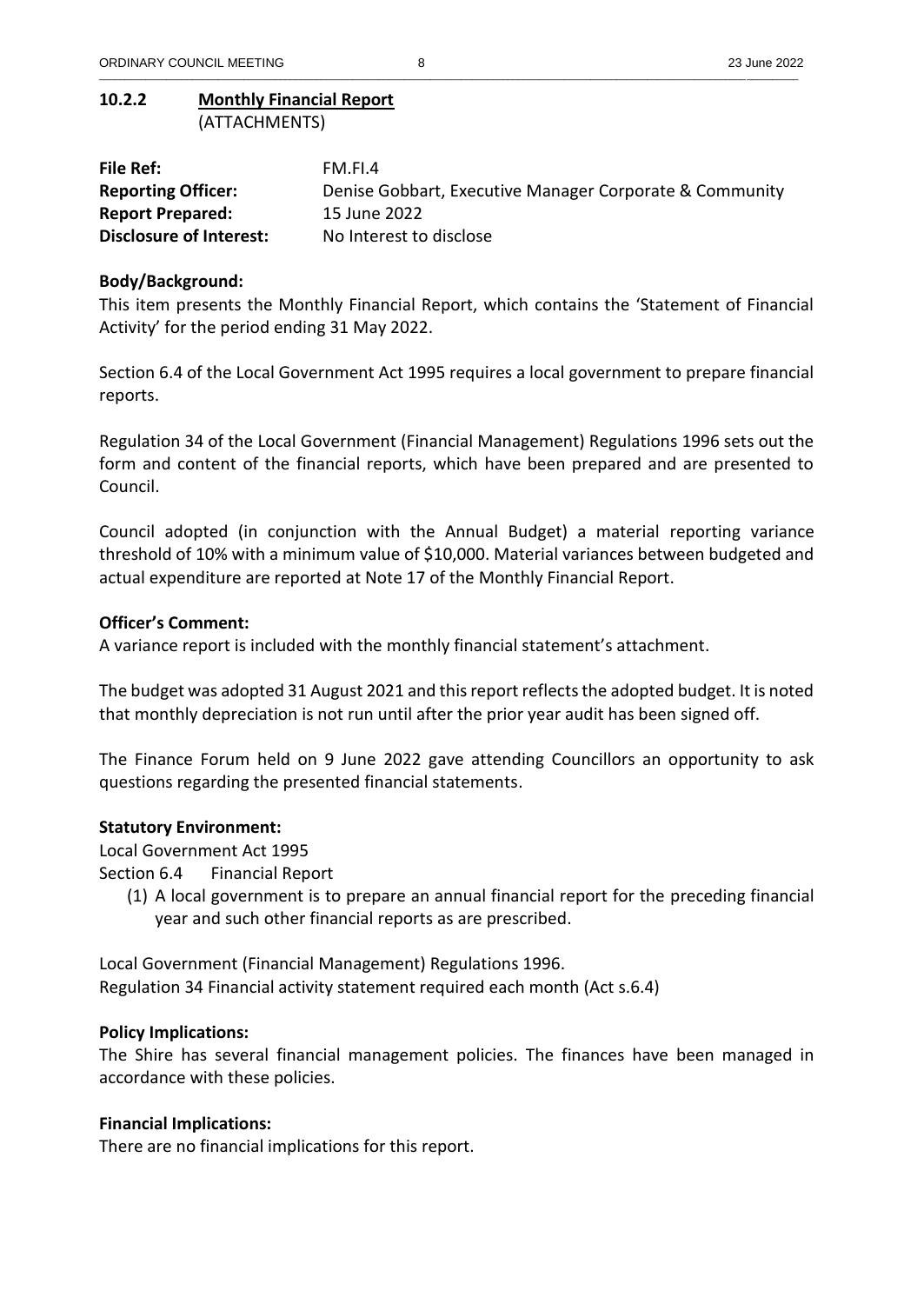## **Risk Implications:**

This item has been evaluated against the Shire of Katanning's Risk Assessment and Acceptance Criteria. The perceived level of risk is considered to be "Low" risk and can be managed by routine procedures and with current resources.

# **Strategic Implications:**

Shire of Katanning Strategic Community Plan 2022 – 2032

**Focus Area** Leadership

**Aspiration** Katanning is an inclusive and respectful community.

**Objective** To ensure that Shire resources are utilised in a manner that represents the best interest of the whole community.

**Voting Requirement:** Simple Majority

**Officer's Recommendation/Council Motion:**

**OC/22 That Council, in accordance with Regulation 34 of the Local Government (Financial Management) Regulations 1996, receive the Monthly Statement of Financial Activity for the period ending 31 May 2022, as presented.**

CARRIED/LOST: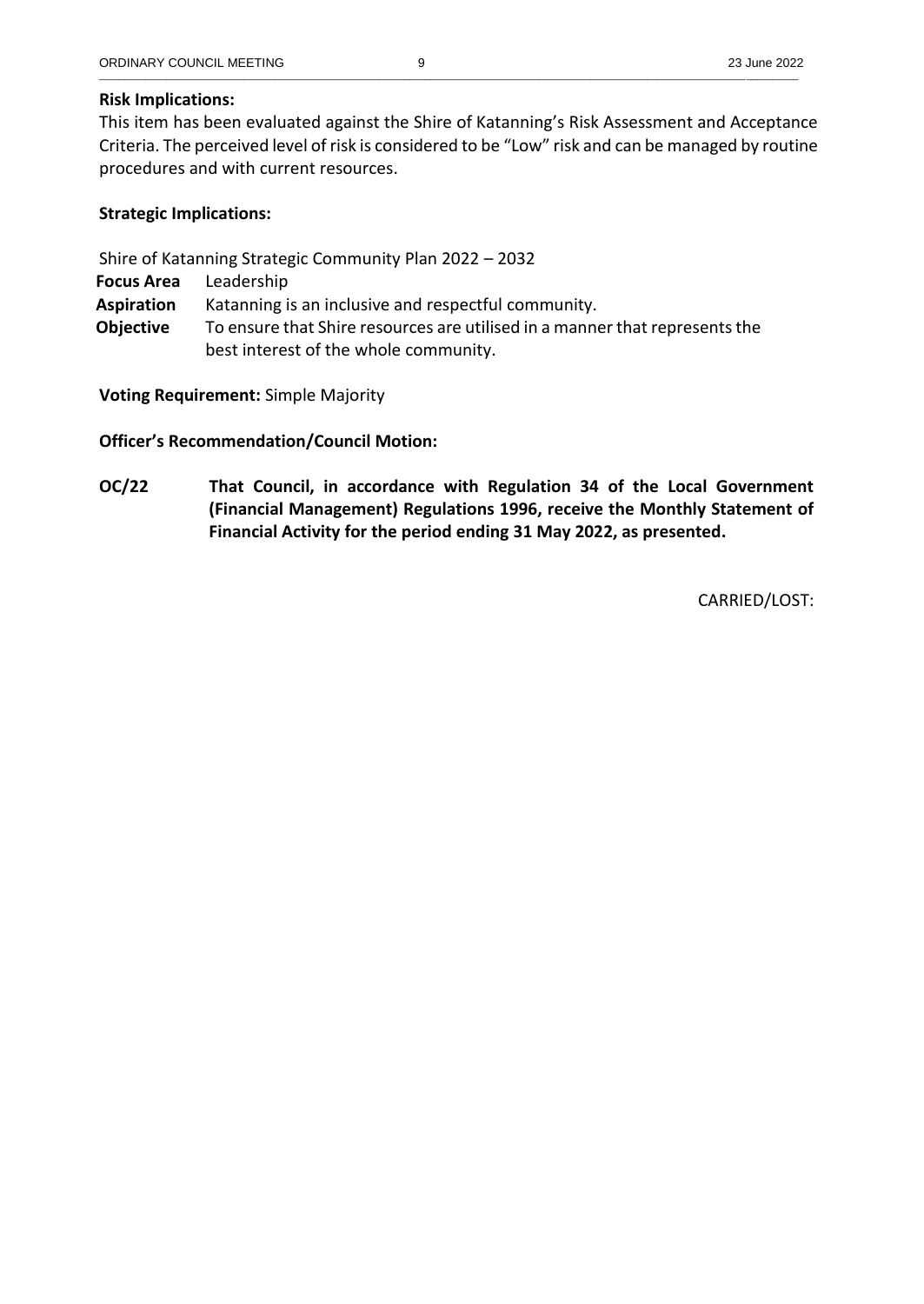## **10.3 CHIEF EXECUTIVE OFFICER'S REPORTS**

## **10.3.1 Endorsement of Fire Management Requirement Brochure 2022/23**  (ATTACHMENT)

| File Ref:                      | ES.AT.1                                           |
|--------------------------------|---------------------------------------------------|
| <b>Reporting Officer:</b>      | Cindy Pearce Community Emergency Services Manager |
| Date Report Prepared:          | 31 May 2022                                       |
| <b>Disclosure of Interest:</b> | No Interest to disclose                           |

**Issue:**

Council to endorse the 2022 – 2023 Fire Management Requirement Brochure.

### **Body/Background:**

The Fire Management Requirement Brochure is published annually and distributed to all residents and property owners within the Shire.

The Fire Management Requirement Brochure provides landowners and occupiers with information on their responsibilities regarding fire prevention. Also included in the brochure are the contact details of Local Bush Fire Control Officers and information on general fire related matters. There are a number of changes within the Fire Management Requirement Brochure for 2022/2023. Changes are as follows:

- 1) Dates updated 2022/2023 throughout the brochure
- 2) New Heading Page 3 Rural Residential, Rural Land, Rural Small Holdings, outside the town boundary. Removal - 'Boundary fire breaks are compulsory for the Shire of Katanning within Special Rural Land areas within the townsite'. Removal – 'or its agents'.
- 3) New Heading Page 3 Rural Residential, Rural Land and Rural Small Holdings within Katanning and Pinwerening townsites.
- 4) Included page 3 Illareen Subdivision requirements.
- 5) Due to the grass height in the Illareen Fire Management Plan being at a height of 100mm (State Guidelines) grass height within the Katanning Residential Area, Rural Residential, Rural Land and Rural Small Holdings within the Katanning townsite and Pinwerening townsites has been reduced from 150mm to 100mm to meet the State Guidelines.
- 6) Remove reference to the telephone Harvest and Vehicle Movement Ban Hotline as in the past 24 months there has been only 1 person activating the line for information, SMS Text, ABC Radio and Social Media are the notification methods.
- 7) Page 10 Update of the Fire Control Officers.

## **Officer's Comment:**

Council endorsement of the recommended changes in the brochure are required prior to printing and distribution.

## **Statutory Environment:**

Bushfire Act 1954 – section 33 Local Government may require occupier of land to plough or clear fire-break.

Moojebing Fire Management Plan 2008 Illareen Fire Management Plan 2019 Version 1.1

## **Policy Implications:**

Nil.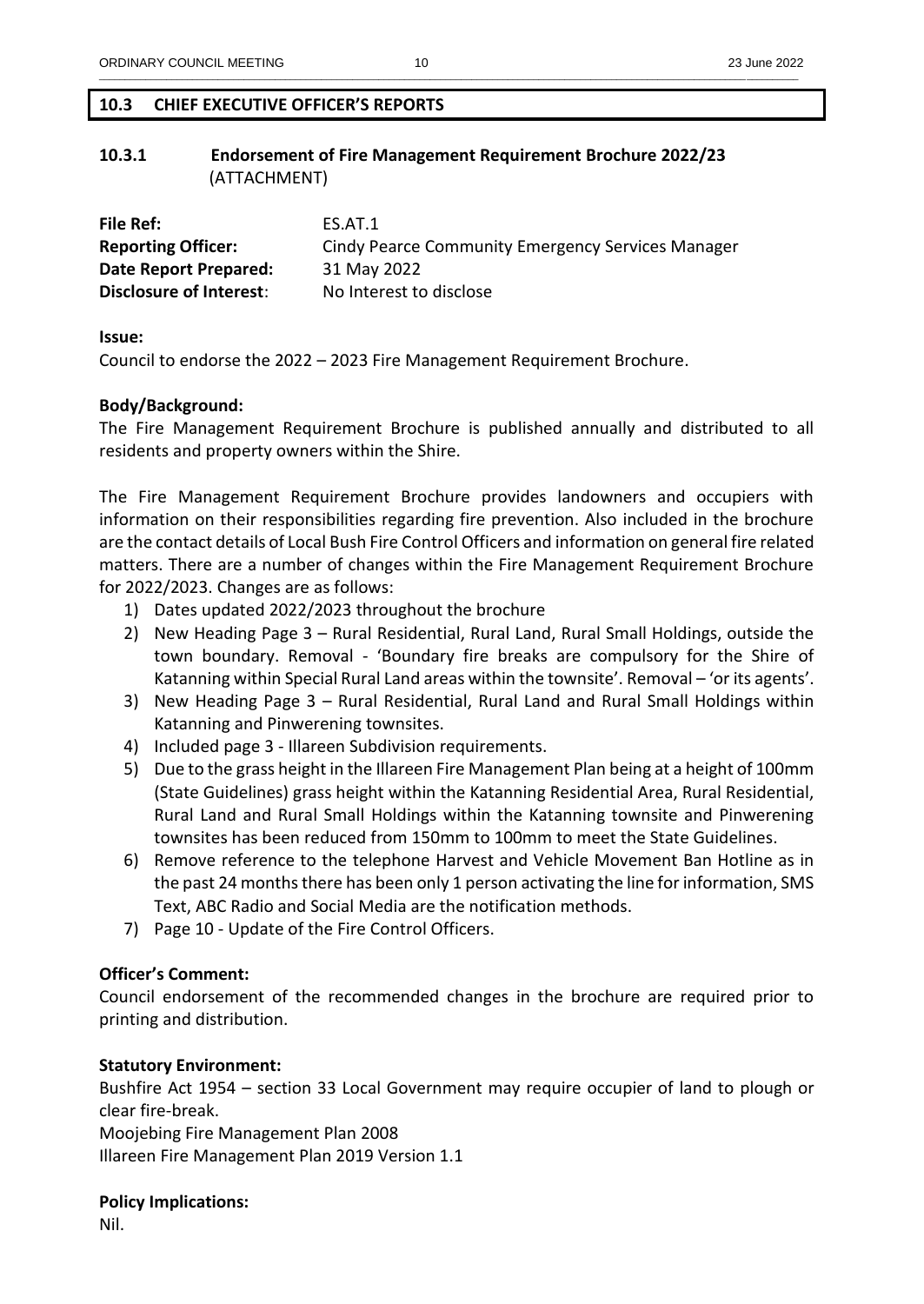Annual provision in the budget for printing approximately \$3,000.

## **Risk Implications:**

This item has been evaluated against the Shire of Katanning's Risk Assessment and Acceptance Criteria. The perceived level of risk is considered to be "Low" risk and can be managed by routine procedures and with current resources.

## **Strategic Implications:**

Shire of Katanning Strategic Community Plan 2022 – 2032 Focus Area Social Aspiration Katanning is a vibrant, active place that encourages its community to thrive. Objective To provide a safe place to live, work and play.

## **Voting Requirement:** Simple Majority

## **Officer's Recommendation/Council Motion:**

**OC/22 That Council, in accordance with section 33 of the Bush Fires Act 1954, endorses the 2022 – 2023 Shire of Katanning Fire Management Requirements as presented.**

CARRIED/LOST: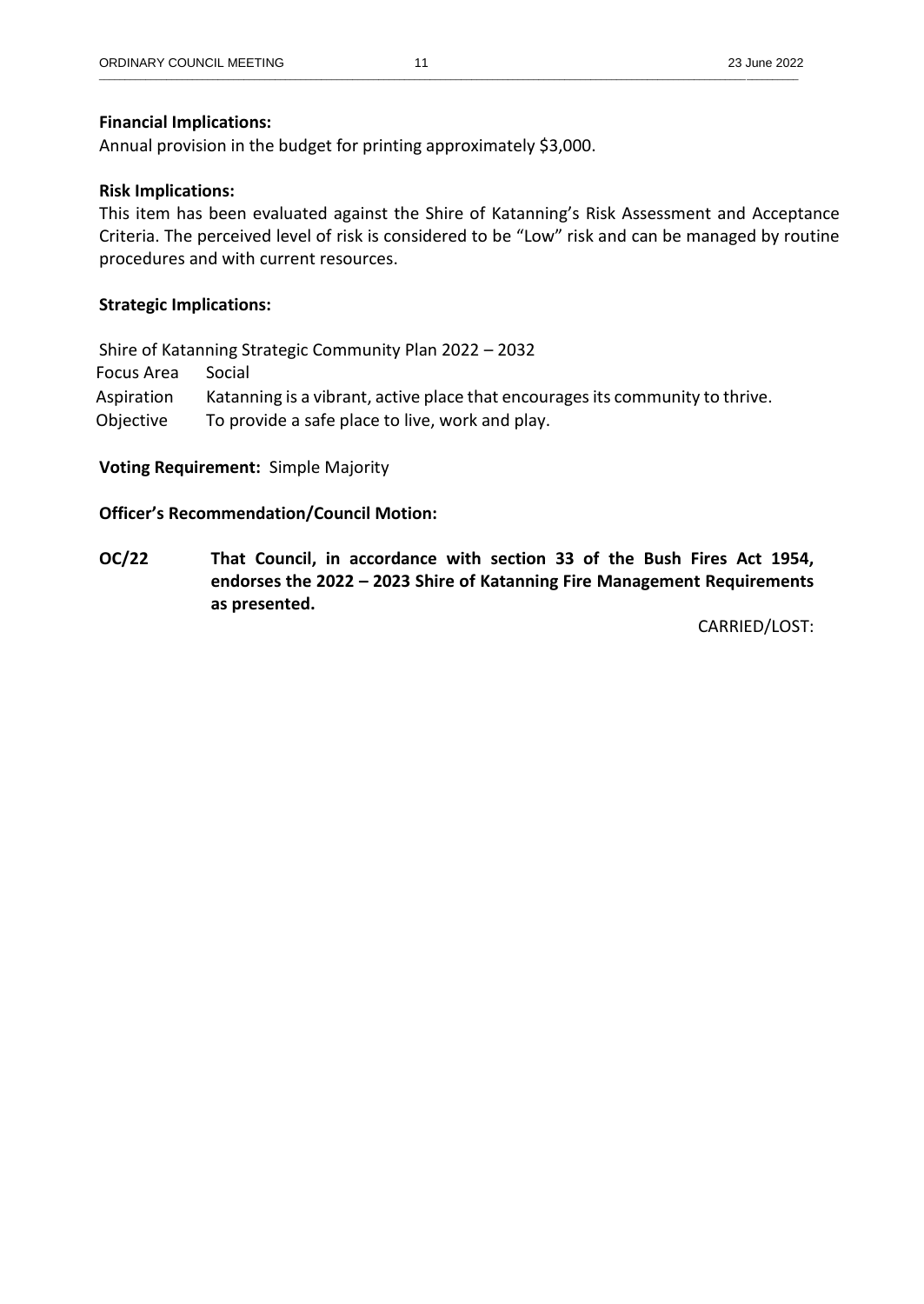## **11. ELECTED MEMBERS MOTION OF WHICH PREVIOUS NOTICE HAS BEEN GIVEN**

# **12. NEW BUSINESS OF AN URGENT NATURE INTRODUCED BY DECISION OF MEETING**